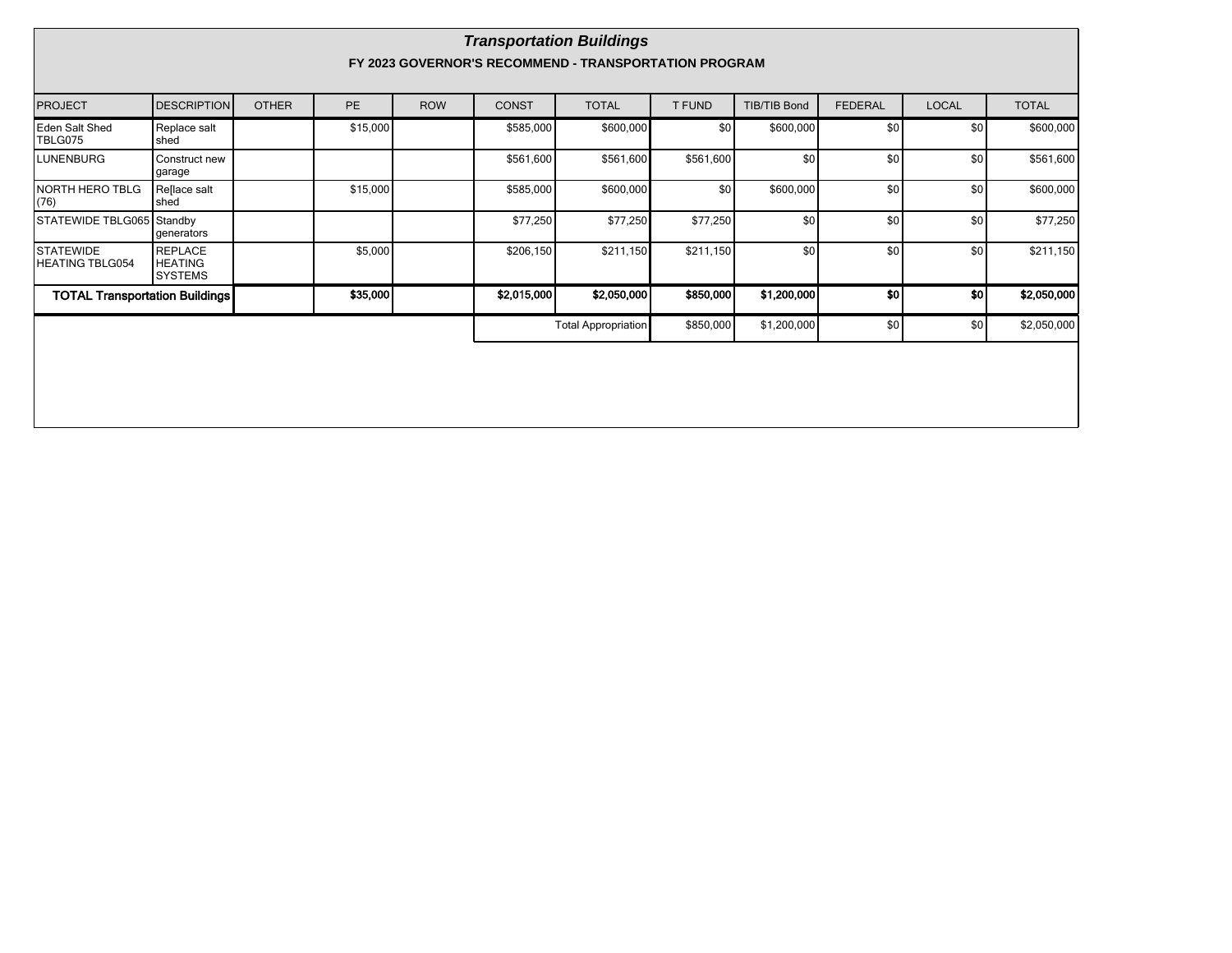# **TRANSPORTATION BUILDINGS**

|              | <b>Estimated</b><br><b>Budget Year</b><br>FY 2023 | <b>Projected</b><br>FY 2024 | Projected<br>FY 2025 | <b>Projected</b><br>FY 2026 |  |
|--------------|---------------------------------------------------|-----------------------------|----------------------|-----------------------------|--|
| <b>PE</b>    | \$35,000                                          | \$45,000                    | \$30,000             | \$40,000                    |  |
| <b>ROW</b>   | \$0                                               | \$0                         | \$0                  | \$0                         |  |
| <b>CONST</b> | \$2,015,000                                       | \$860,000                   | \$3,775,000          | \$1,565,000                 |  |
| <b>OTHER</b> | \$0                                               | \$0                         | \$0                  | \$0                         |  |
| <b>TOTAL</b> | \$2,050,000                                       | \$905,000                   | \$3,805,000          | \$1,605,000                 |  |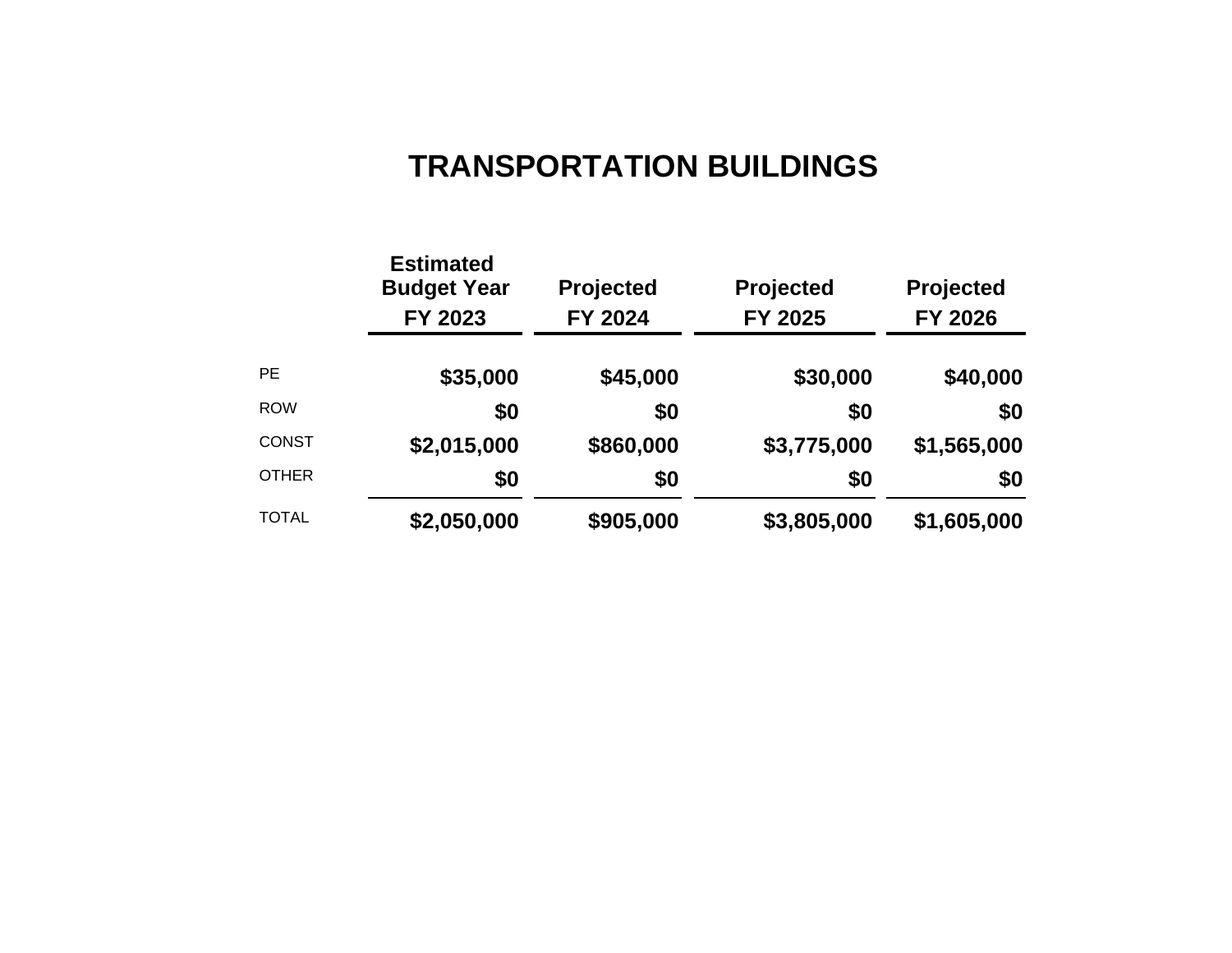## **Agency of Transportation Multiyear Transportation Program**

| <b>PROJECT INFORMATION</b>                                                             | <b>PHASE</b><br><b>AND</b><br><b>FUNDING</b> | <b>ESTIMATED</b><br><b>TOTAL COST</b>                        | <b>ACTUAL</b><br><b>EXPENDED</b><br><b>THRU FY 2021</b> | <b>ESTIMATED</b><br><b>ICURRENT YEAR   BUDGET YEAR</b><br>FY 2022 | <b>ESTIMATED</b><br>FY 2023 | <b>PROJECTED</b><br>FY 2024 | <b>PROJECTED</b><br>FY 2025 | <b>PROJECTED</b><br>FY 2026 | <b>ESTIMATED</b><br><b>COST TO</b><br><b>COMPLETE</b> |
|----------------------------------------------------------------------------------------|----------------------------------------------|--------------------------------------------------------------|---------------------------------------------------------|-------------------------------------------------------------------|-----------------------------|-----------------------------|-----------------------------|-----------------------------|-------------------------------------------------------|
| <b>TRANSPORTATION BUILDINGS</b>                                                        | PE                                           | 15,000                                                       | 0                                                       | 0                                                                 | 15,000                      | $\pmb{0}$                   | $\bf{0}$                    | $\bf{0}$                    |                                                       |
| <b>Eden Salt Shed</b>                                                                  | <b>ROW</b>                                   | $\bf{0}$                                                     | 0                                                       |                                                                   |                             | 0                           | ŋ                           | ŋ                           |                                                       |
| <b>TBLG075</b>                                                                         | CONST                                        | 585,000                                                      | 0                                                       |                                                                   | 585,000                     | 0                           | Λ                           | О                           | 0                                                     |
|                                                                                        | <b>OTHER</b>                                 | $\Omega$                                                     | 0                                                       | 0                                                                 | $\Omega$                    | 0                           | 0                           | 0                           | 0                                                     |
|                                                                                        | <b>TOTAL</b>                                 | 600,000                                                      | 0                                                       | $\mathbf 0$                                                       | 600,000                     | $\mathbf 0$                 | $\mathbf{0}$                | $\mathbf 0$                 | $\mathbf 0$                                           |
| Route:                                                                                 |                                              | <b>Description:</b> Eden salt shed replacement               |                                                         |                                                                   |                             |                             |                             |                             |                                                       |
| YearAdded: 2023<br>Project Manager:<br><b>Bradley McAvoy</b><br>802-249-1942           | <b>Comments:</b>                             |                                                              |                                                         |                                                                   |                             |                             |                             |                             |                                                       |
| <b>TRANSPORTATION BUILDINGS</b>                                                        | PE                                           | 25,000                                                       | 0                                                       | 0                                                                 | $\mathbf{0}$                | 0                           | $\overline{\mathbf{0}}$     | $\overline{0}$              | 25,000                                                |
| <b>LUNENBURG</b>                                                                       | <b>ROW</b>                                   | $\mathbf{0}$                                                 | 0                                                       |                                                                   |                             | 0                           | U                           | ŋ                           | 0                                                     |
|                                                                                        | <b>CONST</b>                                 | 1,000,000                                                    | 0                                                       | 1,195,000                                                         | 561,600                     | 0                           | 0                           |                             | 0                                                     |
|                                                                                        | <b>OTHER</b>                                 | $\Omega$                                                     | 0                                                       |                                                                   |                             | 0                           | 0                           | 0                           | 0                                                     |
|                                                                                        | <b>TOTAL</b>                                 | 1,025,000                                                    | $\mathbf{0}$                                            | 1,195,000                                                         | 561,600                     | $\mathbf 0$                 | $\mathbf{0}$                | $\mathbf 0$                 | 25,000                                                |
| Route:<br>YearAdded: 2020<br>Project Manager:<br><b>Bradley McAvoy</b><br>802-249-1942 | <b>Comments:</b>                             | Description: Design, permit, and construct new 5-bay garage. |                                                         |                                                                   |                             |                             |                             |                             |                                                       |
|                                                                                        |                                              |                                                              |                                                         |                                                                   |                             |                             |                             |                             |                                                       |
| <b>TRANSPORTATION BUILDINGS</b>                                                        | PE                                           | 15,000                                                       | 0                                                       | 0                                                                 | $\mathbf 0$                 | 15,000                      | $\overline{0}$              | $\overline{0}$              | $\bf{0}$                                              |
| <b>NEW HAVEN</b>                                                                       | <b>ROW</b>                                   | $\Omega$                                                     | 0                                                       | ŋ                                                                 |                             | $\bf{0}$                    | Λ                           | ŋ                           | 0                                                     |
| <b>TBLG (77)</b>                                                                       | <b>CONST</b>                                 | 585,000                                                      | 0                                                       | ŋ                                                                 |                             | 585,000                     | 0                           | ŋ                           | 0                                                     |
|                                                                                        | <b>OTHER</b>                                 | $\mathbf{0}$                                                 | 0                                                       | 0                                                                 | $\Omega$                    | $\Omega$                    | 0                           | 0                           | $\bf{0}$                                              |
|                                                                                        | <b>TOTAL</b>                                 | 600,000                                                      | $\mathbf{0}$                                            | $\mathbf 0$                                                       | $\mathbf{0}$                | 600,000                     | $\mathbf 0$                 | $\mathbf{0}$                | $\mathbf 0$                                           |
| Route:                                                                                 |                                              | Description: Design and construct new replacement salt shed  |                                                         |                                                                   |                             |                             |                             |                             |                                                       |
| YearAdded: 2023<br>Project Manager:<br><b>Bradley McAvoy</b><br>802-249-1942           | <b>Comments:</b>                             |                                                              |                                                         |                                                                   |                             |                             |                             |                             |                                                       |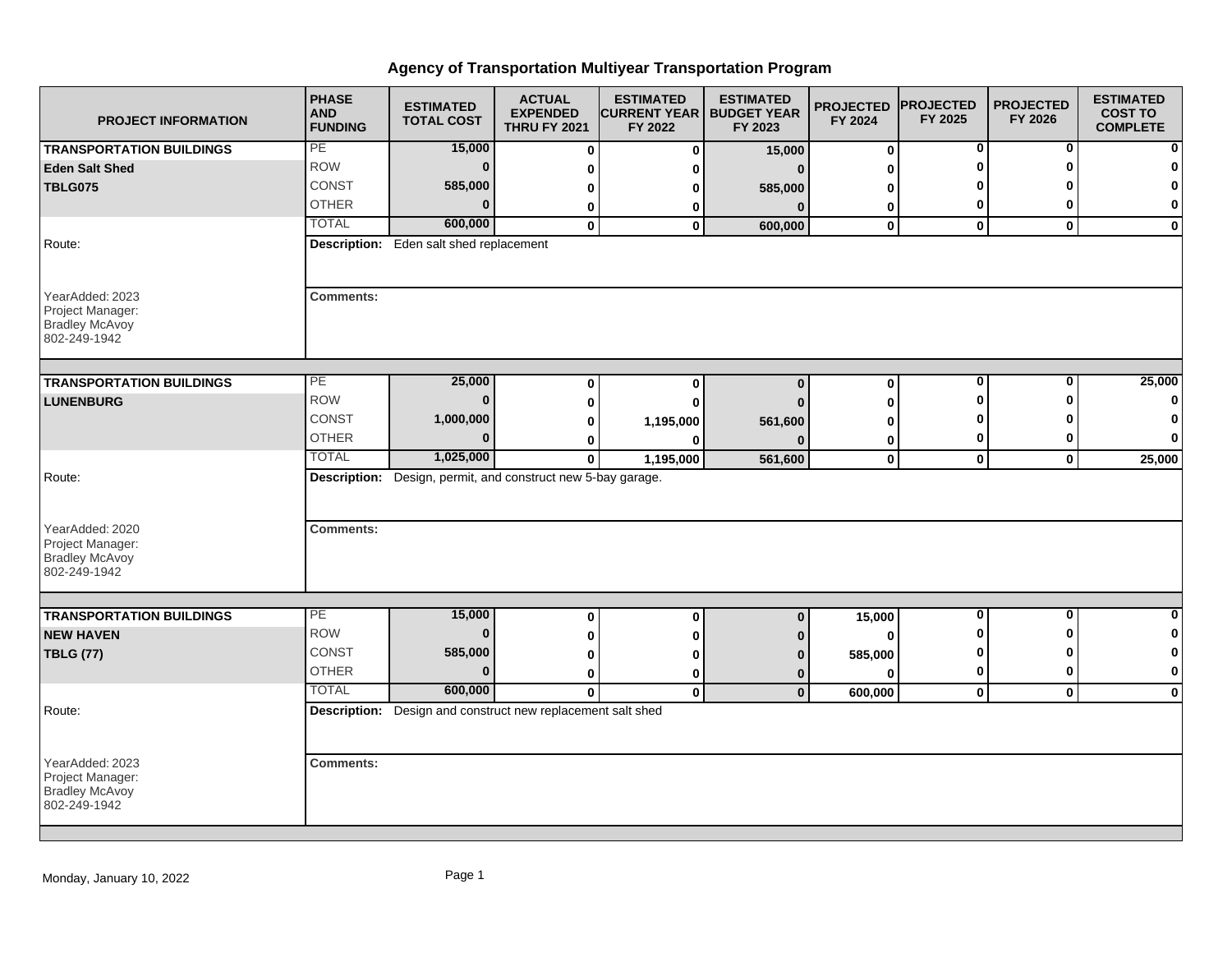## **Agency of Transportation Multiyear Transportation Program**

| <b>PROJECT INFORMATION</b>                                                             | <b>PHASE</b><br><b>AND</b><br><b>FUNDING</b> | <b>ESTIMATED</b><br><b>TOTAL COST</b>                  | <b>ACTUAL</b><br><b>EXPENDED</b><br><b>THRU FY 2021</b> | <b>ESTIMATED</b><br><b>CURRENT YEAR</b><br>FY 2022                            | <b>ESTIMATED</b><br><b>BUDGET YEAR</b><br>FY 2023 | <b>PROJECTED</b><br>FY 2024 | <b>PROJECTED</b><br>FY 2025 | <b>PROJECTED</b><br>FY 2026 | <b>ESTIMATED</b><br><b>COST TO</b><br><b>COMPLETE</b> |
|----------------------------------------------------------------------------------------|----------------------------------------------|--------------------------------------------------------|---------------------------------------------------------|-------------------------------------------------------------------------------|---------------------------------------------------|-----------------------------|-----------------------------|-----------------------------|-------------------------------------------------------|
| <b>TRANSPORTATION BUILDINGS</b>                                                        | PE                                           | 15,000                                                 | 0                                                       | $\bf{0}$                                                                      | 15,000                                            | $\bf{0}$                    | 0                           | 0                           | $\bf{0}$                                              |
| <b>NORTH HERO</b>                                                                      | <b>ROW</b>                                   | $\bf{0}$                                               | 0                                                       | n                                                                             | $\mathbf{r}$                                      | ŋ                           | ŋ                           |                             | $\bf{0}$                                              |
| <b>TBLG(76)</b>                                                                        | CONST                                        | 585,000                                                | 0                                                       | ŋ                                                                             | 585,000                                           | O                           |                             |                             | $\mathbf{0}$                                          |
|                                                                                        | <b>OTHER</b>                                 | $\Omega$                                               | 0                                                       | 0                                                                             | $\Omega$                                          | 0                           | 0                           |                             | $\mathbf{0}$                                          |
|                                                                                        | <b>TOTAL</b>                                 | 600,000                                                | <sup>0</sup>                                            | $\Omega$                                                                      | 600,000                                           | $\mathbf 0$                 | $\mathbf{0}$                | $\mathbf{0}$                | $\mathbf{0}$                                          |
| Route:                                                                                 |                                              | Description: Construction of new replacement salt shed |                                                         |                                                                               |                                                   |                             |                             |                             |                                                       |
| YearAdded: 2023<br>Project Manager:<br><b>Bradley McAvoy</b><br>802-249-1942           | <b>Comments:</b>                             |                                                        |                                                         |                                                                               |                                                   |                             |                             |                             |                                                       |
| <b>TRANSPORTATION BUILDINGS</b>                                                        | PE                                           | 25,000                                                 | 14,312                                                  | 25,000                                                                        | $\bf{0}$                                          | 25,000                      | 25,000                      | 0                           | $\mathbf{0}$                                          |
| <b>ST. ALBANS CITY</b>                                                                 | <b>ROW</b>                                   | $\Omega$                                               | 0                                                       | ŋ                                                                             | n                                                 | 0                           |                             |                             | 0                                                     |
| <b>TBLG073</b>                                                                         | CONST                                        | 2,000,000                                              | 52,257                                                  |                                                                               |                                                   | O                           | 3,500,000                   |                             | 0                                                     |
|                                                                                        | <b>OTHER</b>                                 | $\Omega$                                               | U                                                       |                                                                               | 0                                                 |                             |                             |                             | $\mathbf{0}$                                          |
|                                                                                        | <b>TOTAL</b>                                 | 2,025,000                                              | 66,570                                                  | 25,000                                                                        | $\mathbf{0}$                                      | 25,000                      | 3,525,000                   | $\mathbf 0$                 | $\mathbf{0}$                                          |
| Route:<br>YearAdded: 2016<br>Project Manager:<br><b>Bradley McAvoy</b><br>802-249-1942 | <b>Comments:</b>                             |                                                        |                                                         | <b>Description:</b> Construction of a new 10-bay garage with office building. |                                                   |                             |                             |                             |                                                       |
|                                                                                        |                                              |                                                        |                                                         |                                                                               |                                                   |                             |                             |                             |                                                       |
| <b>TRANSPORTATION BUILDINGS</b>                                                        | PE                                           | 8,000                                                  | 0                                                       | $\mathbf 0$                                                                   | $\Omega$                                          | 0                           | $\bf{0}$                    | $\bf{0}$                    | 8,000                                                 |
| <b>STATEWIDE</b>                                                                       | <b>ROW</b>                                   | $\bf{0}$                                               | ŋ                                                       | ŋ                                                                             |                                                   |                             |                             |                             | $\mathbf{0}$                                          |
| <b>TBLG065</b>                                                                         | <b>CONST</b>                                 | 220,000                                                | 55,703                                                  | 75,000                                                                        | 77,250                                            | 75,000                      | 75,000                      |                             | $\mathbf{0}$                                          |
|                                                                                        | <b>OTHER</b>                                 | $\Omega$                                               | 0                                                       | ŋ                                                                             | $\bf{0}$                                          | $\mathbf{0}$                | $\Omega$                    | ŋ                           | $\mathbf{0}$                                          |
|                                                                                        | <b>TOTAL</b>                                 | 228,000                                                | 55,703                                                  | 75,000                                                                        | 77,250                                            | 75,000                      | 75,000                      | $\mathbf 0$                 | 8,000                                                 |
| Route:                                                                                 |                                              | Description: Standby generators (10 per year).         |                                                         |                                                                               |                                                   |                             |                             |                             |                                                       |
| YearAdded: 2016<br>Project Manager:<br><b>Bradley McAvoy</b><br>802-249-1942           | <b>Comments:</b>                             |                                                        |                                                         |                                                                               |                                                   |                             |                             |                             |                                                       |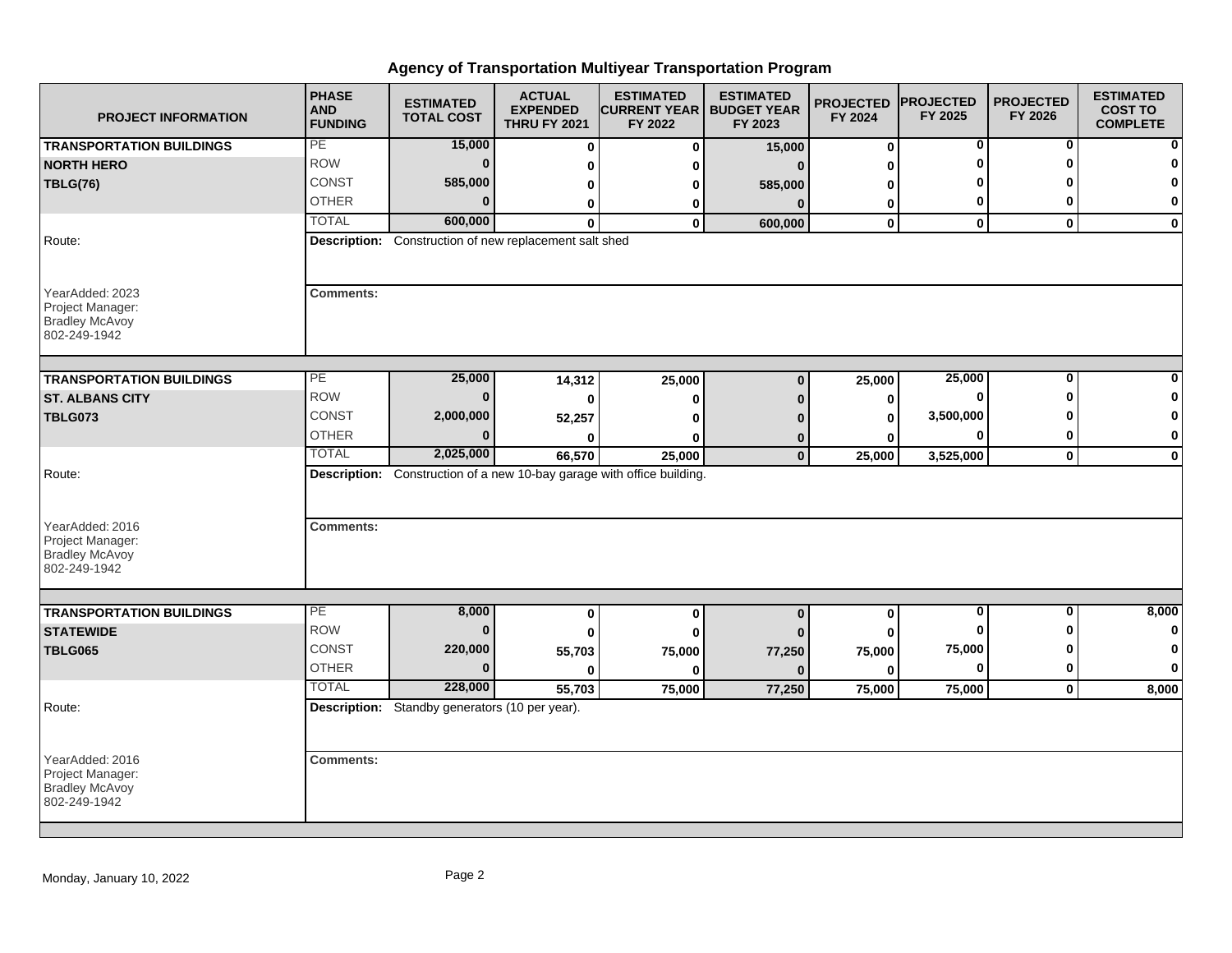## **Agency of Transportation Multiyear Transportation Program**

| <b>PROJECT INFORMATION</b>                                                   | <b>PHASE</b><br><b>AND</b><br><b>FUNDING</b> | <b>ESTIMATED</b><br><b>TOTAL COST</b> | <b>ACTUAL</b><br><b>EXPENDED</b><br><b>THRU FY 2021</b> | <b>ESTIMATED</b><br><b>CURRENT YEAR   BUDGET YEAR</b><br>FY 2022            | <b>ESTIMATED</b><br>FY 2023 | <b>PROJECTED</b><br>FY 2024 | <b>PROJECTED</b><br>FY 2025 | <b>I PROJECTED</b><br>FY 2026 | <b>ESTIMATED</b><br><b>COST TO</b><br><b>COMPLETE</b> |
|------------------------------------------------------------------------------|----------------------------------------------|---------------------------------------|---------------------------------------------------------|-----------------------------------------------------------------------------|-----------------------------|-----------------------------|-----------------------------|-------------------------------|-------------------------------------------------------|
| <b>TRANSPORTATION BUILDINGS</b>                                              | PE                                           | 25,000                                | 79,429                                                  | 5,000                                                                       | 5,000                       | 5,000                       | 5,000                       | 5,000                         | $\mathbf{0}$                                          |
| <b>STATEWIDE HEATING</b>                                                     | <b>ROW</b>                                   |                                       |                                                         |                                                                             |                             |                             |                             |                               | $\mathbf{0}$                                          |
| <b>TBLG054</b>                                                               | <b>CONST</b>                                 | 1,500,000                             | 1,375,071                                               | 200,000                                                                     | 206,150                     | 200,000                     | 200,000                     | 200,000                       | 0                                                     |
|                                                                              | <b>OTHER</b>                                 |                                       |                                                         |                                                                             |                             |                             |                             |                               | $\mathbf{0}$                                          |
|                                                                              | <b>TOTAL</b>                                 | 1,525,000                             | 1,454,501                                               | 205,000                                                                     | 211,150                     | 205,000                     | 205,000                     | 205,000                       | $\mathbf{0}$                                          |
| Route:<br><b>BUILDINGS</b>                                                   |                                              |                                       |                                                         | <b>Description: REPLACE AGING, FAILING AND INEFFICIENT HEATING SYSTEMS.</b> |                             |                             |                             |                               |                                                       |
| YearAdded: 2015<br>Project Manager:<br><b>Bradley McAvoy</b><br>802-249-1942 | <b>Comments:</b>                             |                                       |                                                         |                                                                             |                             |                             |                             |                               |                                                       |
|                                                                              |                                              |                                       |                                                         |                                                                             |                             |                             |                             |                               |                                                       |